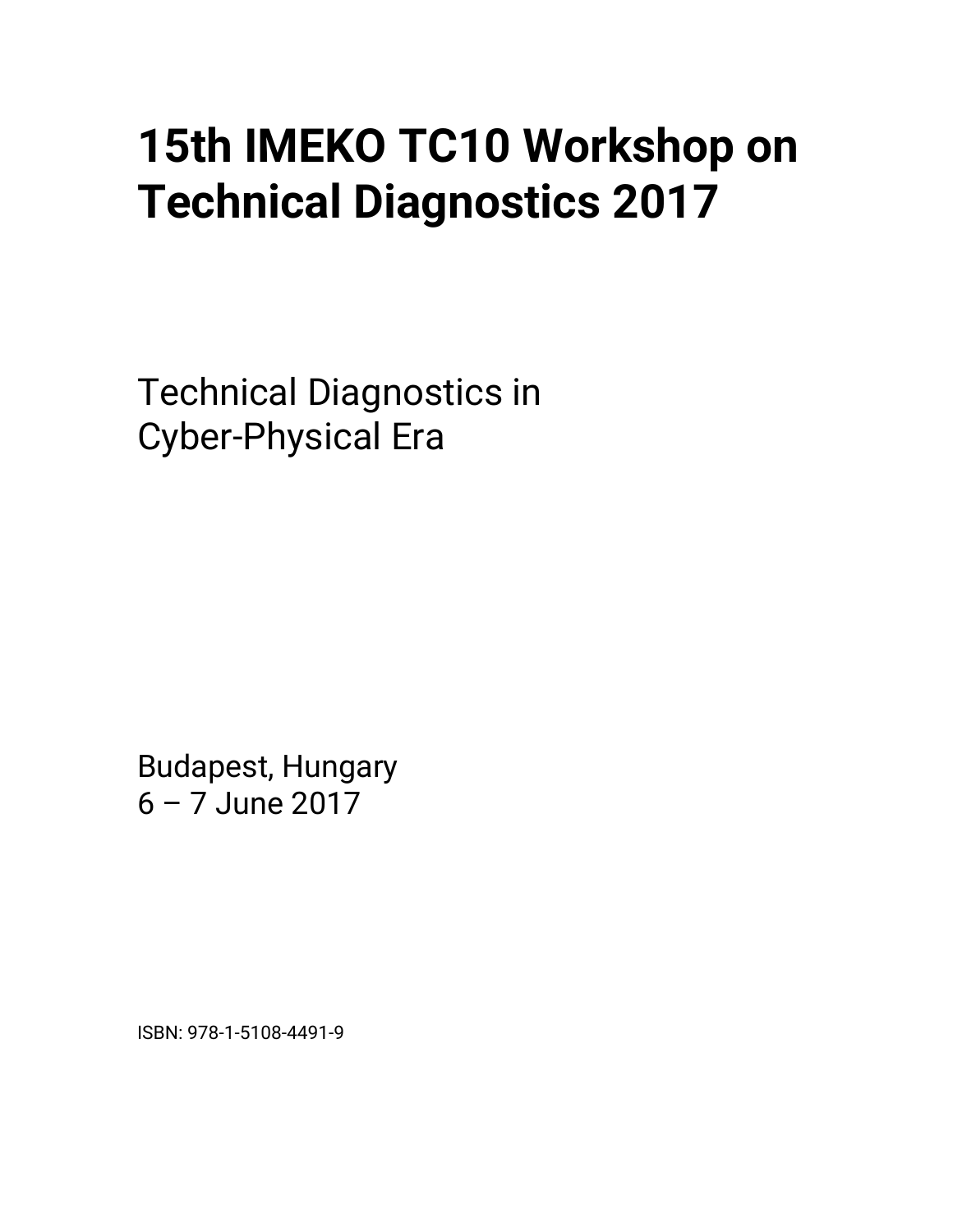**Printed from e-media with permission by:** 

Curran Associates, Inc. 57 Morehouse Lane Red Hook, NY 12571



**Some format issues inherent in the e-media version may also appear in this print version.** 

Copyright© (2017) by the International Measurement Confederation (IMEKO) All rights reserved.

Printed by Curran Associates, Inc. (2017)

For permission requests, please contact the International Measurement Confederation (IMEKO) at the address below.

IMEKO Secretariat Dalszinhaz utca 10, 1st floor, Office room No. 3 H-1061 Budapest (6th district) Hungary

Phone/Fax: +36 1 353 1562

imeko@t-online.hu

## **Additional copies of this publication are available from:**

Curran Associates, Inc. 57 Morehouse Lane Red Hook, NY 12571 USA Phone: 845-758-0400 Fax: 845-758-2633 Email: curran@proceedings.com Web: www.proceedings.com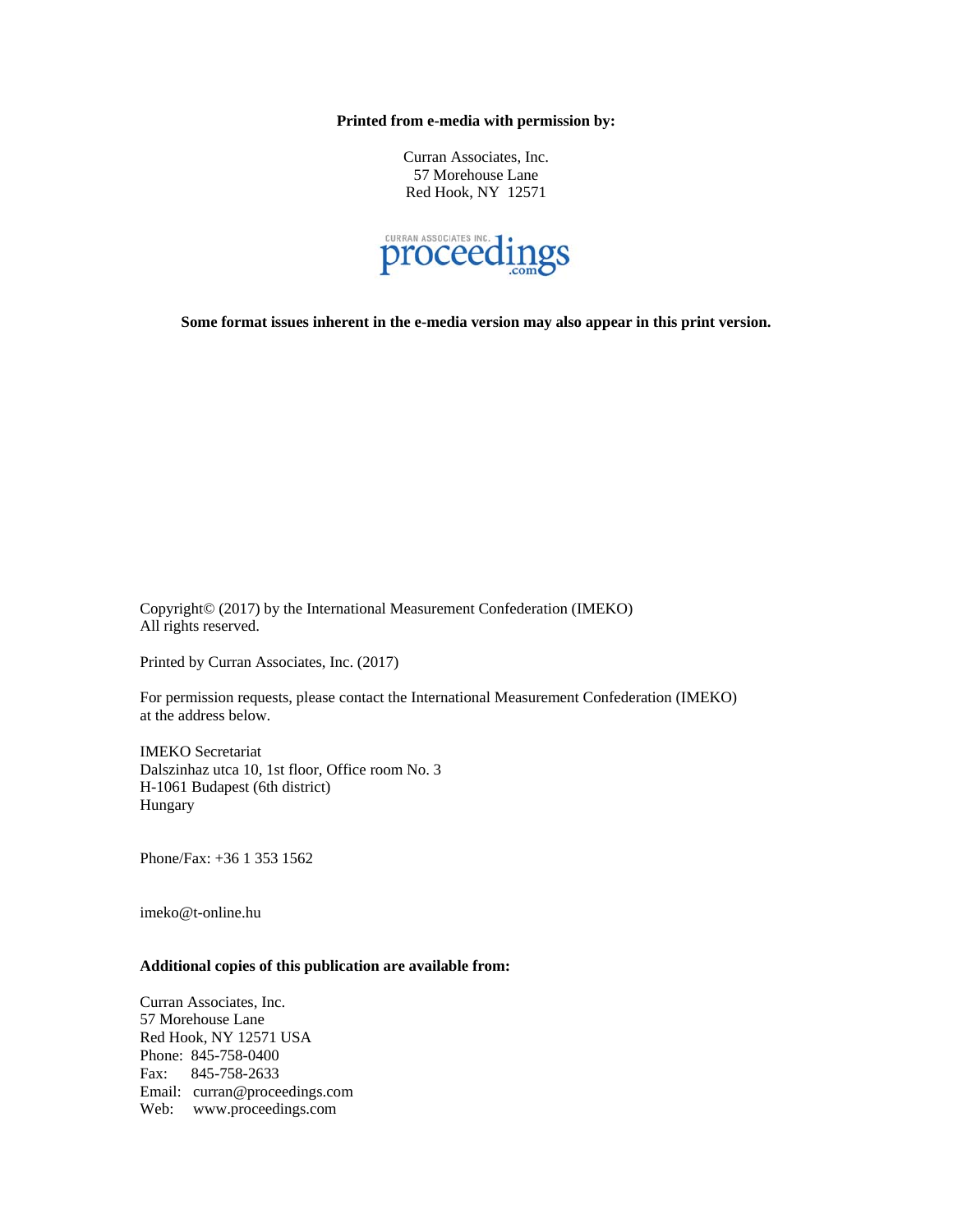## **TABLE OF CONTENTS**

| P. Scholz, D. Peters, F. Thiel                                                  |  |
|---------------------------------------------------------------------------------|--|
|                                                                                 |  |
| D. Capriglione, M. Carratu, P. Sommella, A. Pietrosanto                         |  |
| MULTIVARIABLE PROCESS MODELL FOR COMPLEX VEHICLE SYSTEMS UNDER                  |  |
|                                                                                 |  |
| R. Zoltan, H. Andras, V. Janos                                                  |  |
| <b>FRACTURE DIAGNOSTICS FOR SINGLE POINT INCREMENTAL FORMING OF THIN</b>        |  |
|                                                                                 |  |
| I. Paniti, Z. Viharos                                                           |  |
|                                                                                 |  |
| Z. Rozsas, Z. Szalay                                                            |  |
| A NOVEL DESIGN OF AN AUGMENTED REALITY BASED NAVIGATION SYSTEM & ITS            |  |
|                                                                                 |  |
| T. Erdei, Z. Molnar, N. Obinna, G. Husi                                         |  |
|                                                                                 |  |
| M. Catelani, L. Ciani, M. Venzi                                                 |  |
| <b>EMBEDDED INTEGER NARX IDENTIFICATION OF KNOCKING COMBUSTION OF LARGE</b>     |  |
|                                                                                 |  |
| J. Szabo, P. Bakucz                                                             |  |
| ROLLER BEARING FAULT DETECTION BY APPLYING WIRELESS SENSOR OF                   |  |
|                                                                                 |  |
| V. Sinitsin                                                                     |  |
| <b>INTEGRATED MODEL ENVIRONMENT FOR DIGITALLY CONTROLLED POWER</b>              |  |
|                                                                                 |  |
| G. Kohlrusz, K. Enisz, D. Fodor, B. Csomos                                      |  |
|                                                                                 |  |
| M. Egusquiza, C. Valero, A. Presas, D. Valentin, M. Bossio, E. Egusquiza        |  |
| STATE PARAMETER ESTIMATION OF LEAD-ACID BATTERY PACK USING IMPULSE              |  |
|                                                                                 |  |
| B. Csomos, G. Kohlrusz, D. Fodor                                                |  |
|                                                                                 |  |
|                                                                                 |  |
| <b>B.</b> Scherer                                                               |  |
| ABOUT THE ROLE OF UNCERTAINTY ASSESSMENT IN ENVIRONMENTAL TESTING 74            |  |
| G. D'Emilia, D. Gasbarro, A. Gaspari, E. Natale                                 |  |
| MODELLING OF NON-MONOTONIC HAZARD FUNCTION FOR THE EARLY PRODUCTION             |  |
|                                                                                 |  |
| T. Addabbo, A. Fort, R. Marino, C. Michelassi, M. Mugnaini, V. Vignoli          |  |
| UNSUPERVISED LEARNING-BASED HIERARCHICAL DIAGNOSTICS OF ANALOG                  |  |
|                                                                                 |  |
| P. Bilski                                                                       |  |
| WIRELESS SENSOR NETWORK FOR TEMPERATURE ESTIMATIONS IN AN                       |  |
|                                                                                 |  |
| Y. Huang, C. Guhmann                                                            |  |
|                                                                                 |  |
| T. Mizusawa, S. Miura, T. Taketa, Y. Hiranaka                                   |  |
| A STATISTICAL ALGORITHM FOR PHOTOVOLTAIC MODULES RELIABILITY                    |  |
|                                                                                 |  |
| L. Cristaldi, G. Leone                                                          |  |
| OPTIMIZATION OF THE NEURAL RBF CLASSIFIER FOR THE DIAGNOSTICS OF                |  |
|                                                                                 |  |
| B. Polok, P. Bilski                                                             |  |
|                                                                                 |  |
| M. Catelani, L. Ciani, M. Venzi                                                 |  |
| <b>MODELING OF WELDING DISTORTIONS AND FLAME STRAIGHTENING DEFORMATIONS 118</b> |  |
| J. Dobranszky, B. Bebok, B. Varbai, A. Szlancsik, T. Gerencser, A. Nemeth       |  |